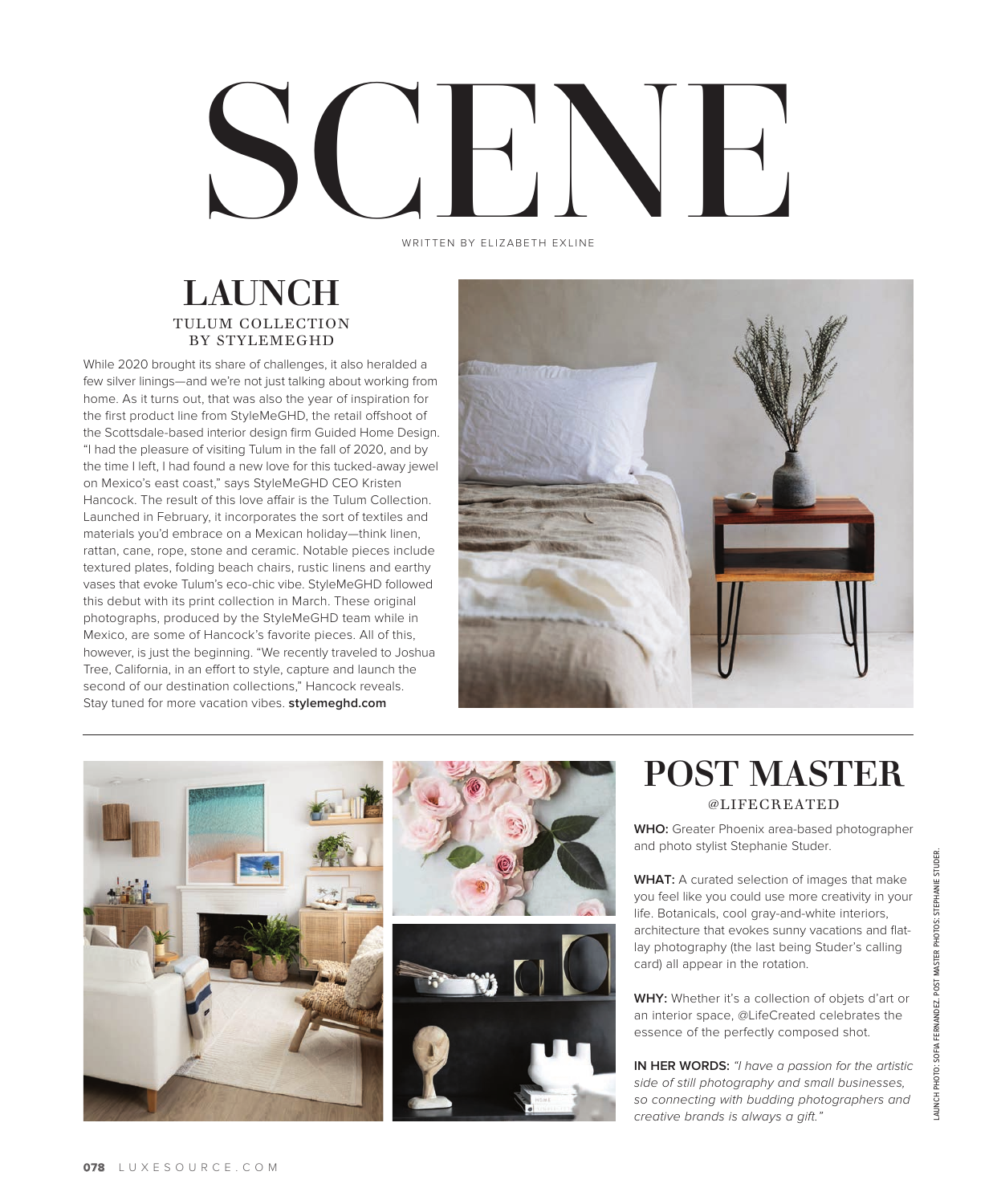# ON THE HUNT LORI CLARKE

There's something enticingly down-to-earth about Lori Clarke, principal of Lori Clarke Design. Maybe it's her Kansas City roots. Maybe it's the fact that she came to design as a second career, after studying fashion and then staying home to raise her three daughters. Whatever the reason, Clarke is one of those designers who is as likable for her personality as her work. And that work, whether it's a French château-style estate or a reimagined brownstone in Central Phoenix, manages to be both richly detailed and decidedly unfussy—kind of like Clarke herself. To capture that relaxed vibe, *Luxe* sat down with the designer to learn her top picks for where to rest and recharge around town. **loriclarkedesign.com**







#### MUSIC IN THE GARDEN AT DESERT BOTANICAL GARDEN

"This is an experience you can only have here in the Valley. They bring in the best local artists, and the experience takes place amid the beautiful desert, under the stars." **dbg.org** 

#### TALIESIN WEST

"The very talented docents are an extension of Frank Lloyd Wright. Every time I visit, I see something I hadn't noticed before." **franklloydwright.org/taliesin-west** 



FNB RESTAURANT

"They offer a menu that changes with the seasons, and the owners' hospitality is authentic. They pour their hearts and souls into bringing guests the freshest, locally grown, savory and colorful food here in the Valley." **fnbrestaurant.com**

# headshot: paige craig. taliesin west photo: jill richards. fnb restaurant photo: courtesy music in the garden at desert botanical garden photo: courtesy desert botanical garden. HEADSHOT: PAIGE CRAIG. TALIESIN WEST PHOTO: JILL RICHARDS. FNB RESTAURANT PHOTO: COURTESY<br>FNB RESTAURANT. CAMELBACK FLOWERSHOP PHOTO: NICKY HEDAYATZADEH, MINT PHOTOGRAPHY.<br>MUSIC IN THE GARDEN AT DESERT BOTANICAL GARDEN PHO fnb restaurant. camelback flowershop photo: nicky hedayatzadeh, mint photography.

#### **CAMELBACK** FLOWERSHOP

"Just walking in the door and smelling the combination of florals taps into happy childhood memories. They do the best job creating unique arrangements. And I love going during happy hour on Fridays after 4 p.m.—I can fill my home with scents and beauty at half the price!" **camelbackflowershop.com**